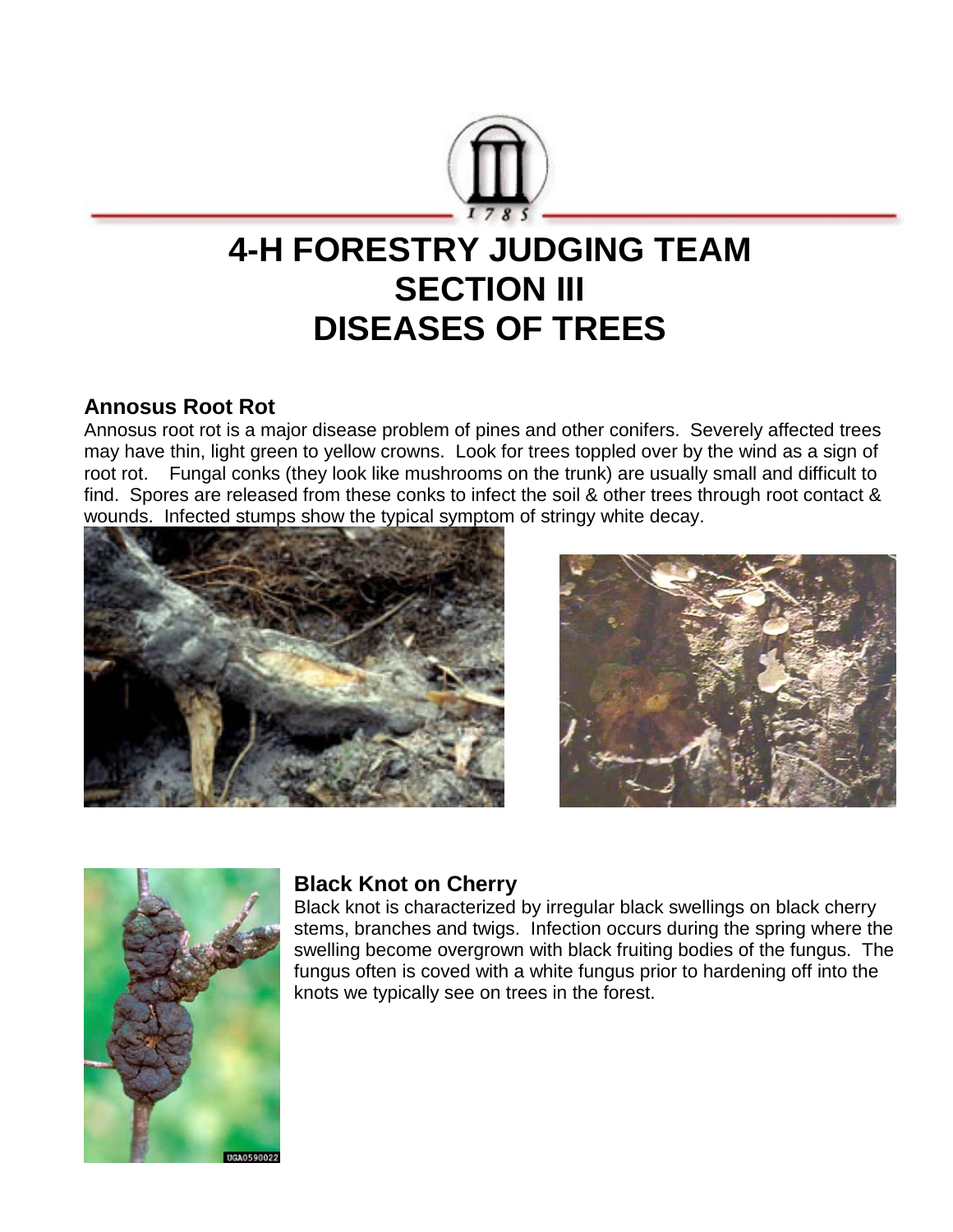#### **Cedar Apple Rust**

The fungus forms golfball-sized galls on redcedar which are harmless to the cedar tree. The rust also forms leaf spots on apples causing foliage loss, growth loss, reduced quantity & quality of fruit & sometimes tree death. On cedar trees the galls look like long tendrils or "horns" in the spring. To control remove the galls & use fungicides on apple trees.





#### **Fusiform Rust**



Identify fusiform rust by looking for the orange spores on the surface of fusiformshaped pine galls. These spindle shaped galls develop on branches or on the main stem causing death or weakening of the tree & a reduction in lumber value.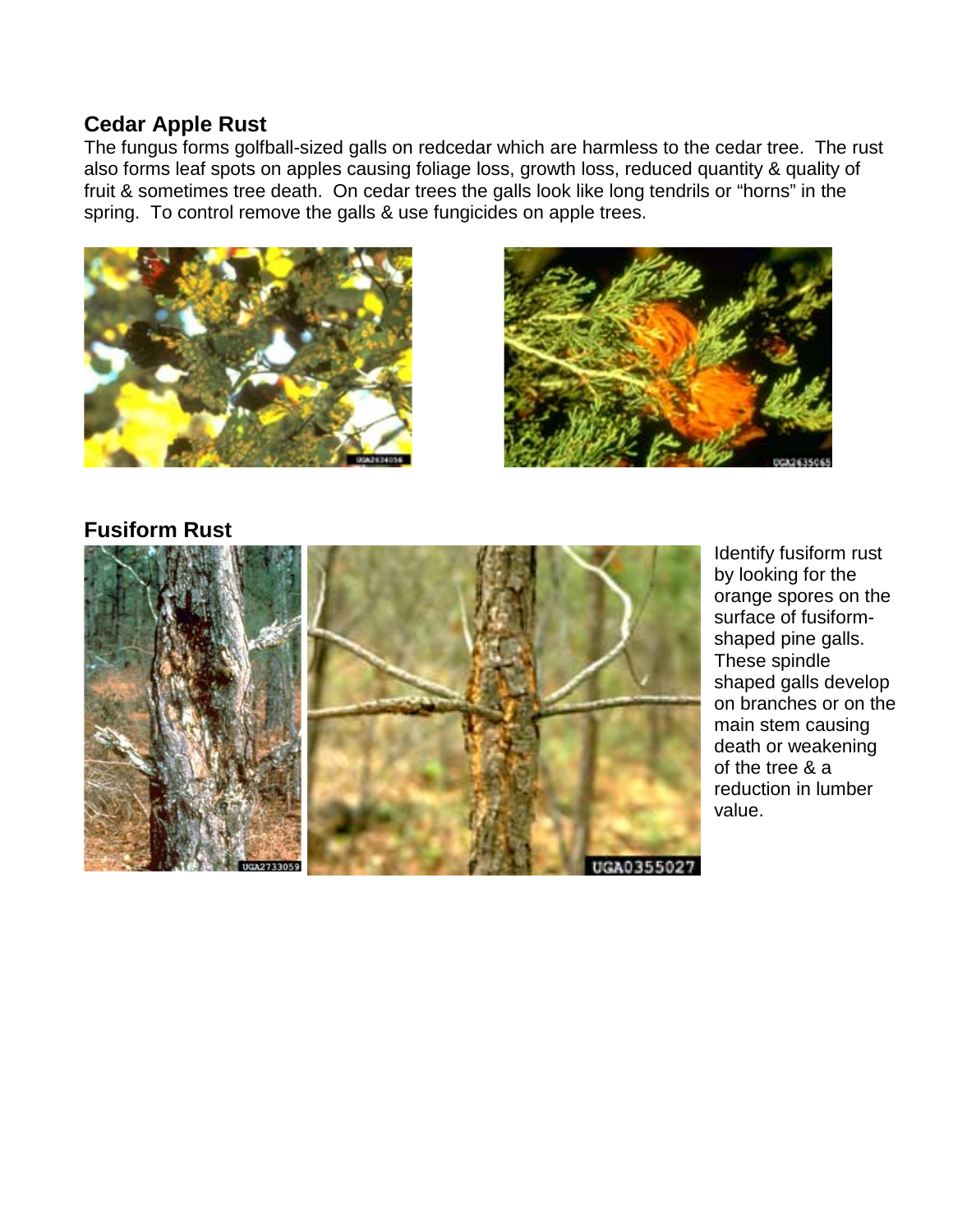### **Hypoxylon Canker**



The fungus is easily identified by looking for a definite fruiting layer of fungus that has dislodged the bark. Fruiting layers vary in color. The fungus invades the trees inner bark or cambium layer, thereby weakening the tree. Once infected the trees must be removed to ensure safety from falling trees or limbs.

# **Mistletoe**



Mistletoe is a perennial, broadleaf, evergreen plant that is actually a parasite of other trees such as oaks. Mistletoe seeds are dispersed by birds or animals. Animals pick up the sticky seeds while in the trees on their wings or fur. The seeds of this parasitic plant germinate quickly and the peglike root system quickly seeks to rob the host tree of valuable nutrients & water.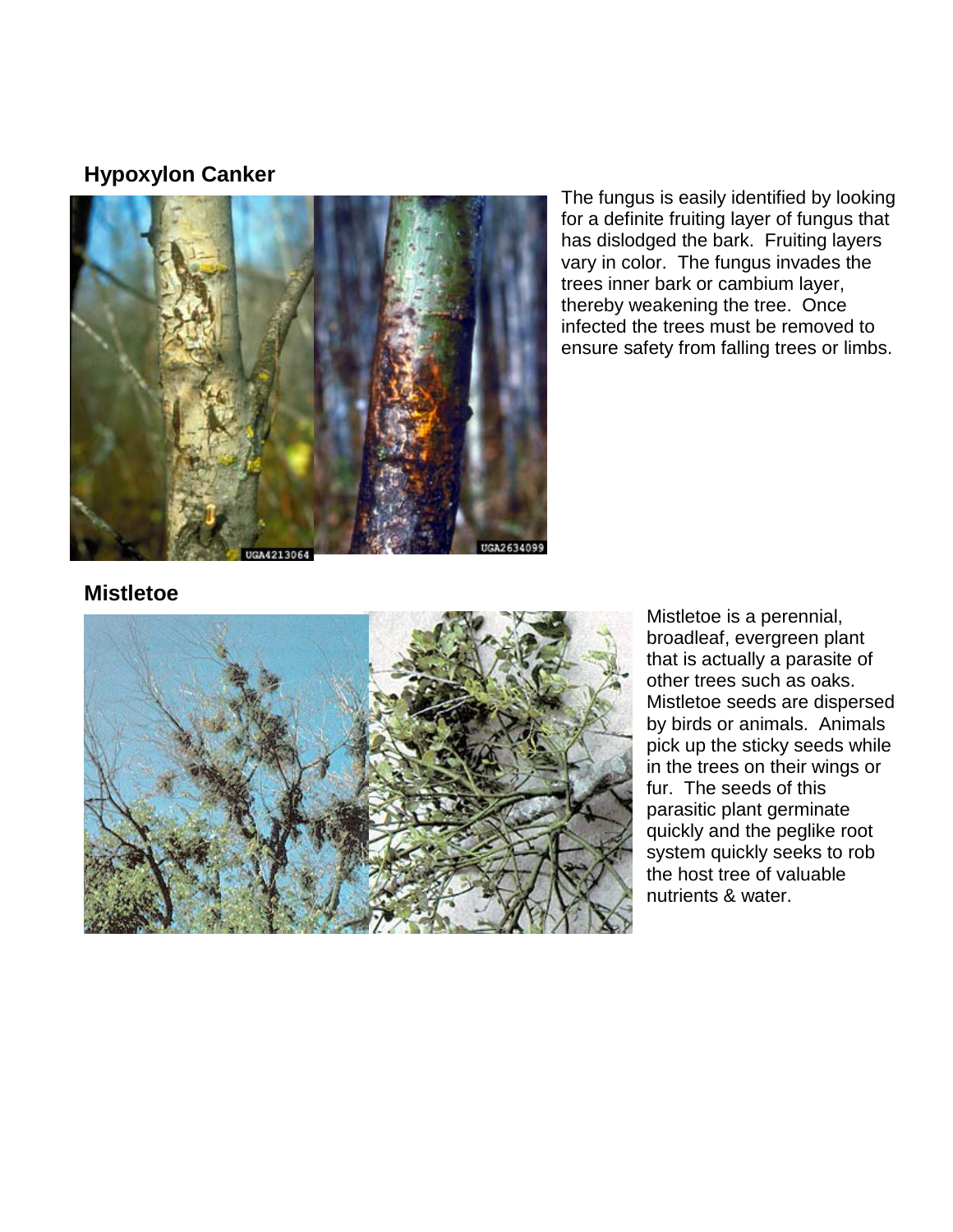

# **Nectria Canker**

The fungus can be identified by looking for the creamywhite fruiting structures that appear on cancers soon after infection. The well defined localized areas of infected bark, cambium, and underlying wood are killed by the fungus leaving concentric, annual callus ridges to develop around the expanding canker. After several years the canker resembles a target.

# **Pine Needle Rust**





Needle rust is most important in young trees. It doesn't seriously damage the tree & control is unnecessary unless you are a Christmas tree farmer or nurseryman. To identify pine needle rust look

for white-orange blisters on the needles. These are the fruiting structures of the fungus.